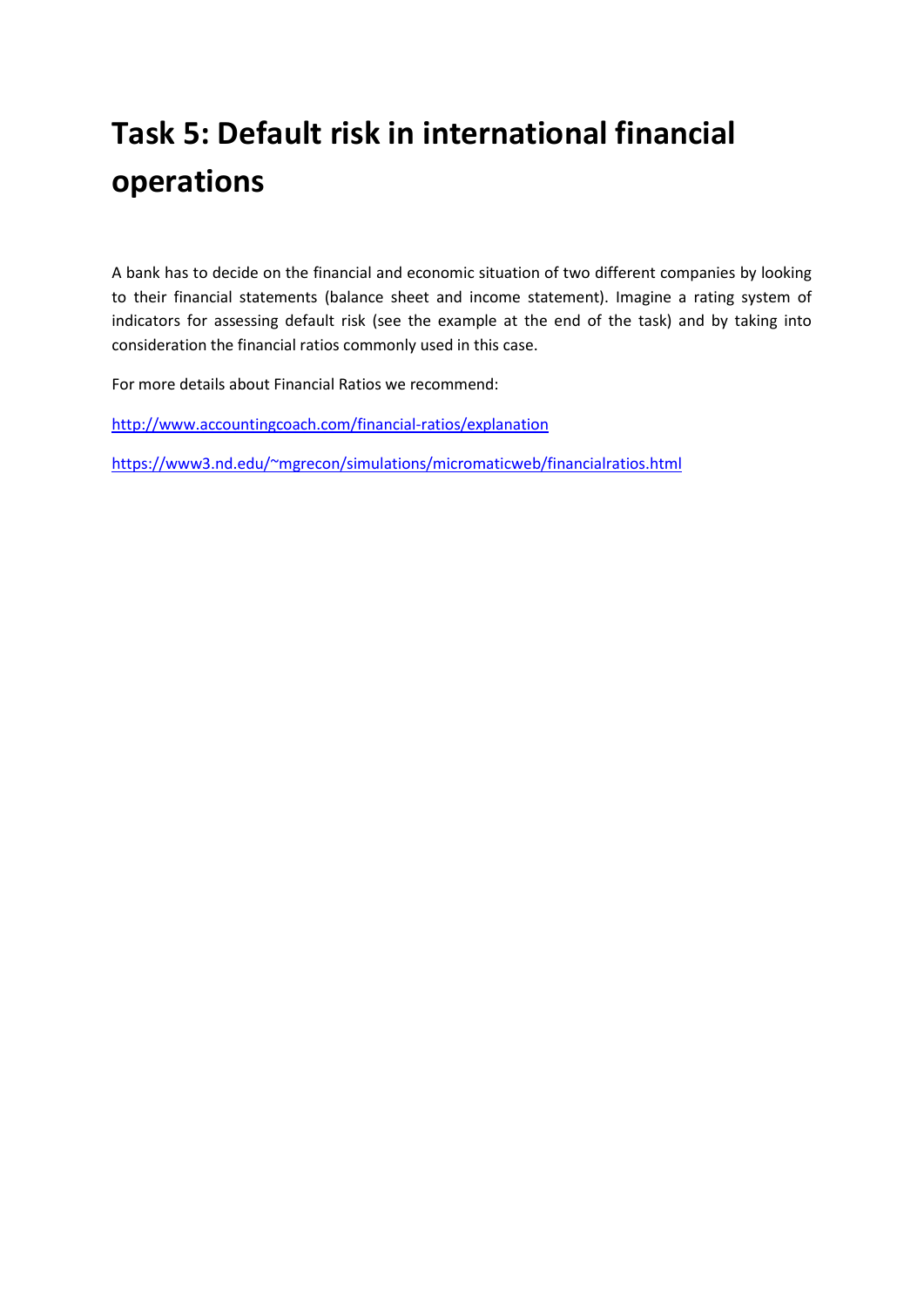## **COMPANY A (Balance sheet and income statement):**

### **Consolidated Income Statement Company A:**

| In millions, except per share data                                                                                                                                                                                                   |    |            |
|--------------------------------------------------------------------------------------------------------------------------------------------------------------------------------------------------------------------------------------|----|------------|
| <b>REVENUES</b>                                                                                                                                                                                                                      |    |            |
| Sales by Company-operated restaurants                                                                                                                                                                                                |    | \$18,169.3 |
| Revenues from franchised restaurants                                                                                                                                                                                                 |    | 9.272.0    |
| <b>Total revenues</b>                                                                                                                                                                                                                |    | 27,441.3   |
| OPERATING COSTS AND EXPENSES                                                                                                                                                                                                         |    |            |
| Company-operated restaurant expenses                                                                                                                                                                                                 |    |            |
| Food & paper                                                                                                                                                                                                                         |    | 6,129.7    |
| Payroll & employee benefits                                                                                                                                                                                                          |    | 4,756.0    |
| Occupancy & other operating expenses                                                                                                                                                                                                 |    | 4,402.6    |
| Franchised restaurants-occupancy expenses                                                                                                                                                                                            |    | 1,697.3    |
| Selling, general & administrative expenses                                                                                                                                                                                           |    | 2,487.9    |
| Other operating (income) expense, net                                                                                                                                                                                                |    | 18.6       |
| Total operating costs and expenses <b>container and all and the contract of the contract of the contract of the contract of the contract of the contract of the contract of the contract of the contract of the contract of the </b> |    | 19,492.1   |
| <b>Operating income</b>                                                                                                                                                                                                              |    | 7.949.2    |
| Interest expense-net of capitalized interest of \$14.7, \$15.5 and \$15.9                                                                                                                                                            |    | 570.5      |
| Nonoperating (income) expense, net                                                                                                                                                                                                   |    | 6.7        |
| Income before provision for income taxes                                                                                                                                                                                             |    | 7,372.0    |
| Provision for income taxes                                                                                                                                                                                                           |    | 2,614.2    |
| Net income                                                                                                                                                                                                                           | S. | 4,757.8    |
| Earnings per common share-basic                                                                                                                                                                                                      | \$ | 4.85       |
| Earnings per common share-diluted                                                                                                                                                                                                    | \$ | 4.82       |
| Dividends declared per common share                                                                                                                                                                                                  | \$ | 3.28       |
| Weighted-average shares outstanding-basic                                                                                                                                                                                            |    | 980.5      |
| Weighted-average shares outstanding-diluted                                                                                                                                                                                          |    | 986.3      |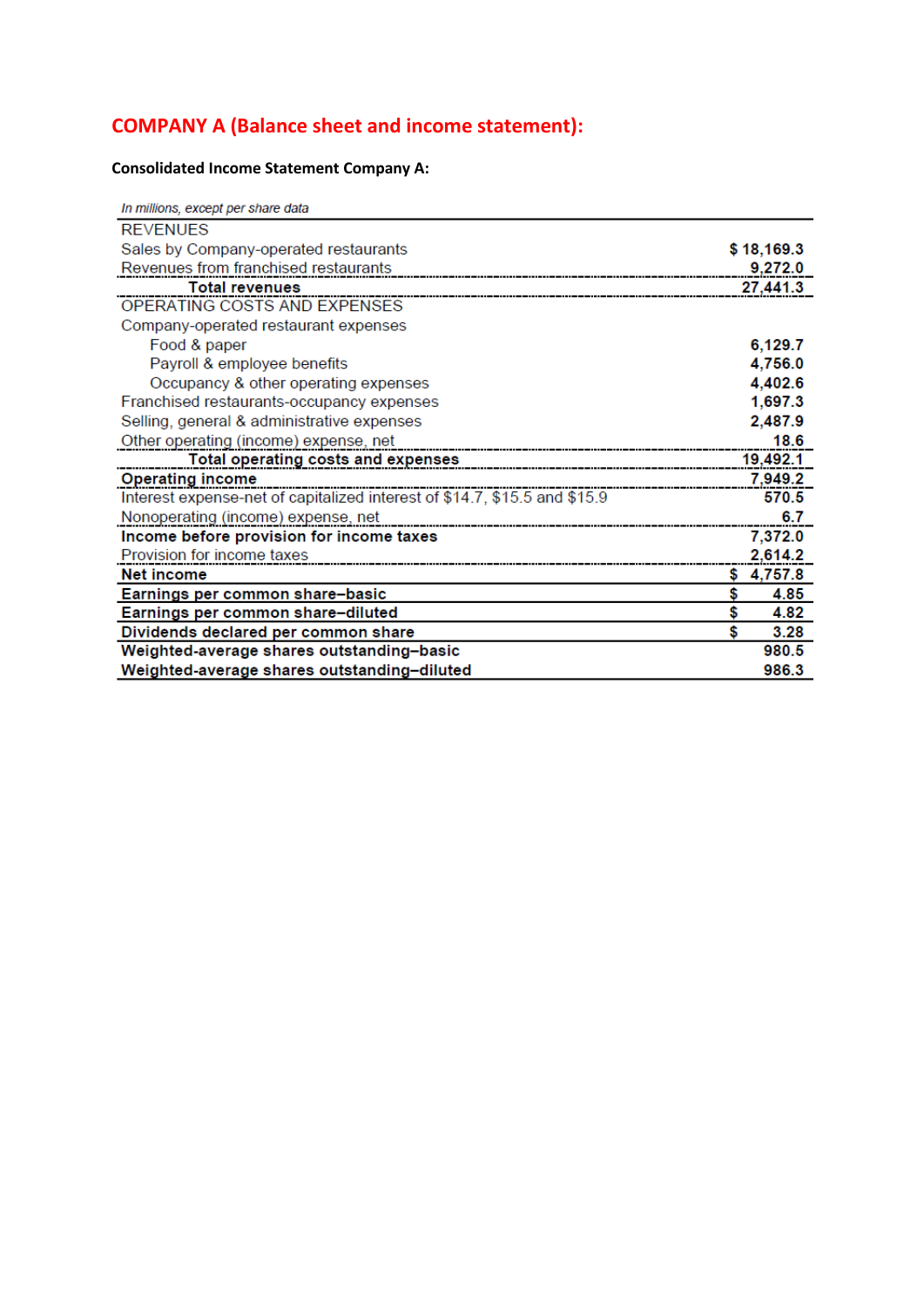#### **Consolidated Balance Sheet Company A:**

| In millions, except per share data                                                              |             |
|-------------------------------------------------------------------------------------------------|-------------|
| <b>ASSETS</b>                                                                                   |             |
| <b>Current assets</b>                                                                           |             |
| Cash and equivalents                                                                            | \$2,077.9   |
| Accounts and notes receivable                                                                   | 1,214.4     |
| Inventories, at cost, not in excess of market                                                   | 110.0       |
| Prepaid expenses and other current assets                                                       | 783.2       |
| <b>Total current assets</b>                                                                     | 4.185.5     |
| Other assets                                                                                    |             |
| Investments in and advances to affiliates                                                       | 1,004.5     |
| Goodwill                                                                                        | 2,735.3     |
| <b>Miscellaneous</b>                                                                            | 1,798.6     |
| <b>Total other assets</b>                                                                       | 5,538.4     |
| <b>Property and equipment</b>                                                                   |             |
| Property and equipment, at cost                                                                 | 39,126.1    |
| Accumulated depreciation and amortization                                                       | (14, 568.6) |
| Net property and equipment                                                                      | 24,557.5    |
| <b>Total assets</b>                                                                             | \$34,281.4  |
| LIABILITIES AND SHAREHOLDERS' EQUITY                                                            |             |
| <b>Current liabilities</b>                                                                      |             |
| Accounts payable                                                                                | s<br>860.1  |
| Income taxes                                                                                    | 166.8       |
| Other taxes                                                                                     | 330 0       |
| <b>Accrued interest</b>                                                                         | 233.7       |
| Accrued payroll and other liabilities                                                           | 1,157.3     |
| <b>Total current liabilities</b>                                                                | 2,747.9     |
| Long-term debt                                                                                  | 14,989.7    |
| <b>Other long-term liabilities</b>                                                              | 2.065.9     |
| <b>Deferred income taxes</b>                                                                    | 1,624.5     |
| <b>Shareholders' equity</b>                                                                     |             |
| Preferred stock, no par value; authorized - 165.0 million shares; issued - none                 |             |
| Common stock, \$.01 par value; authorized - 3.5 billion shares; issued - 1,660.6 million shares | 16.6        |
| Additional paid-in capital                                                                      | 6,239.1     |
| <b>Retained earnings</b>                                                                        | 43,294.5    |
| Accumulated other comprehensive income                                                          | (1, 519.7)  |
| Common stock in treasury, at cost; 697.7 and 670.2 million shares                               | (35, 177.1) |
| Total shareholders' equity                                                                      | 12,853.4    |
| Total liabilities and shareholders' equity                                                      | \$34,281.4  |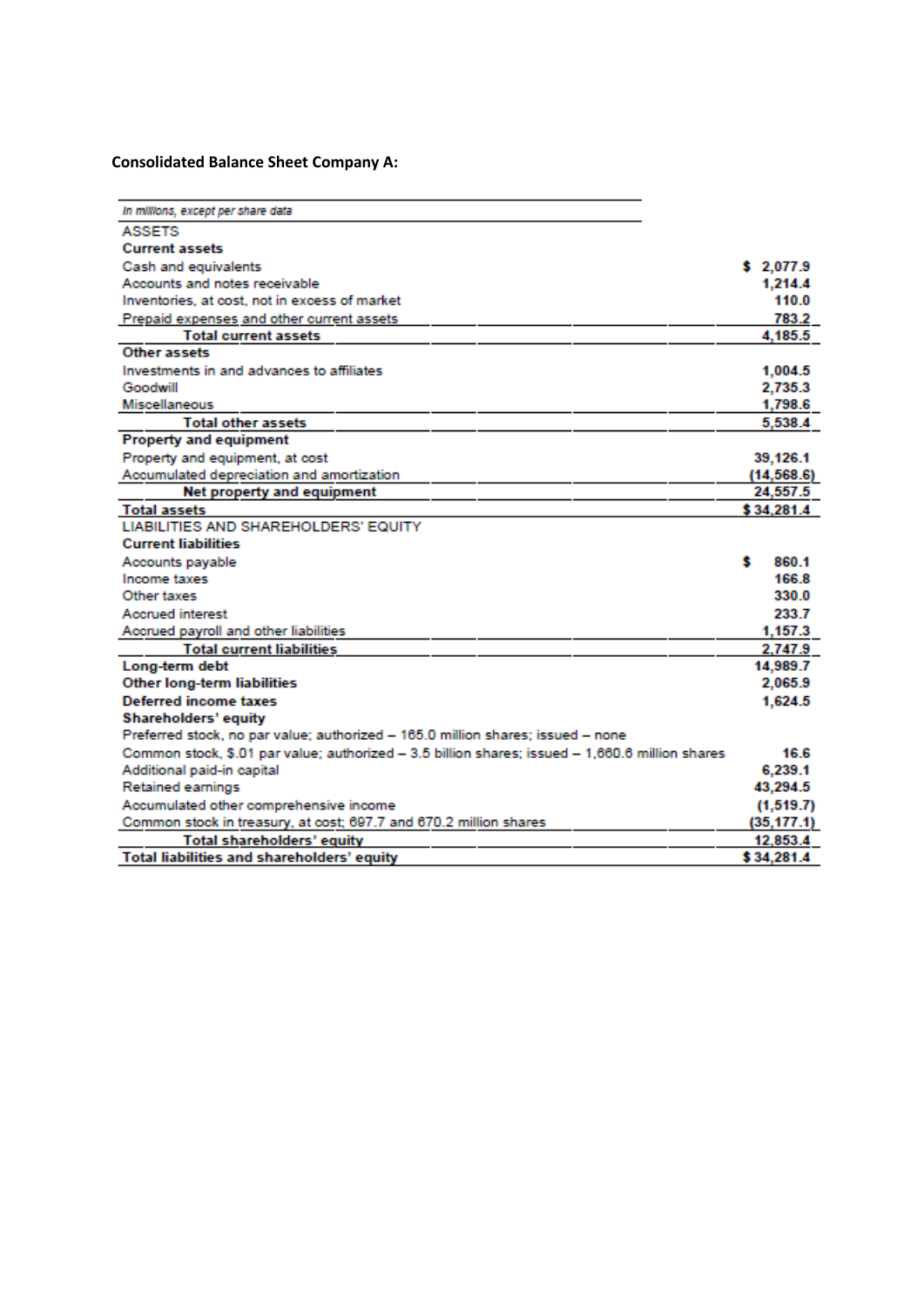## **Company B (Consolidated Balance Sheet and Income Statement):**

### **Income Statement Company B:**

| (in millions, except per share data)           |              |     |
|------------------------------------------------|--------------|-----|
| <b>Revenues</b>                                |              |     |
| Company sales                                  | \$<br>11,833 | \$  |
| Franchise and license fees and income          | 1,800        |     |
| <b>Total revenues</b>                          | 13,633       |     |
| <b>Costs and Expenses, Net</b>                 |              |     |
| Company restaurants                            |              |     |
| Food and paper                                 | 3.874        |     |
| Payroll and employee benefits                  | 2.620        |     |
| Occupancy and other operating expenses         | 3.358        |     |
| Company restaurant expenses                    | 9.852        |     |
| General and administrative expenses            | 1,510        |     |
| Franchise and license expenses                 | 133          |     |
| Closures and impairment (income) expenses      | 37           |     |
| Refranchising (gain) loss                      | (78)         |     |
| Other (income) expense                         | (115)        |     |
| Total costs and expenses, net                  | 11,339       |     |
| <b>Operating Profit</b>                        | 2.294        |     |
| Interest expense, net                          | 149          |     |
| <b>Income Before Income Taxes</b>              | 2.145        |     |
| Income tax provision                           | 537          |     |
| Net Income - including noncontrolling interest | 1,608        |     |
| Net Income - noncontrolling interest           | 11           |     |
| <b>NET INCOME</b>                              | \$<br>1,597  | \$. |
| <b>BASIC EARNINGS PER COMMON SHARE</b>         | \$<br>3.46   | Ŝ   |
| <b>DILUTED EARNINGS PER COMMON SHARE</b>       | \$<br>3.38   | Ś   |
| <b>DIVIDENDS DECLARED PER COMMON SHARE</b>     | \$<br>1.24   | Ś   |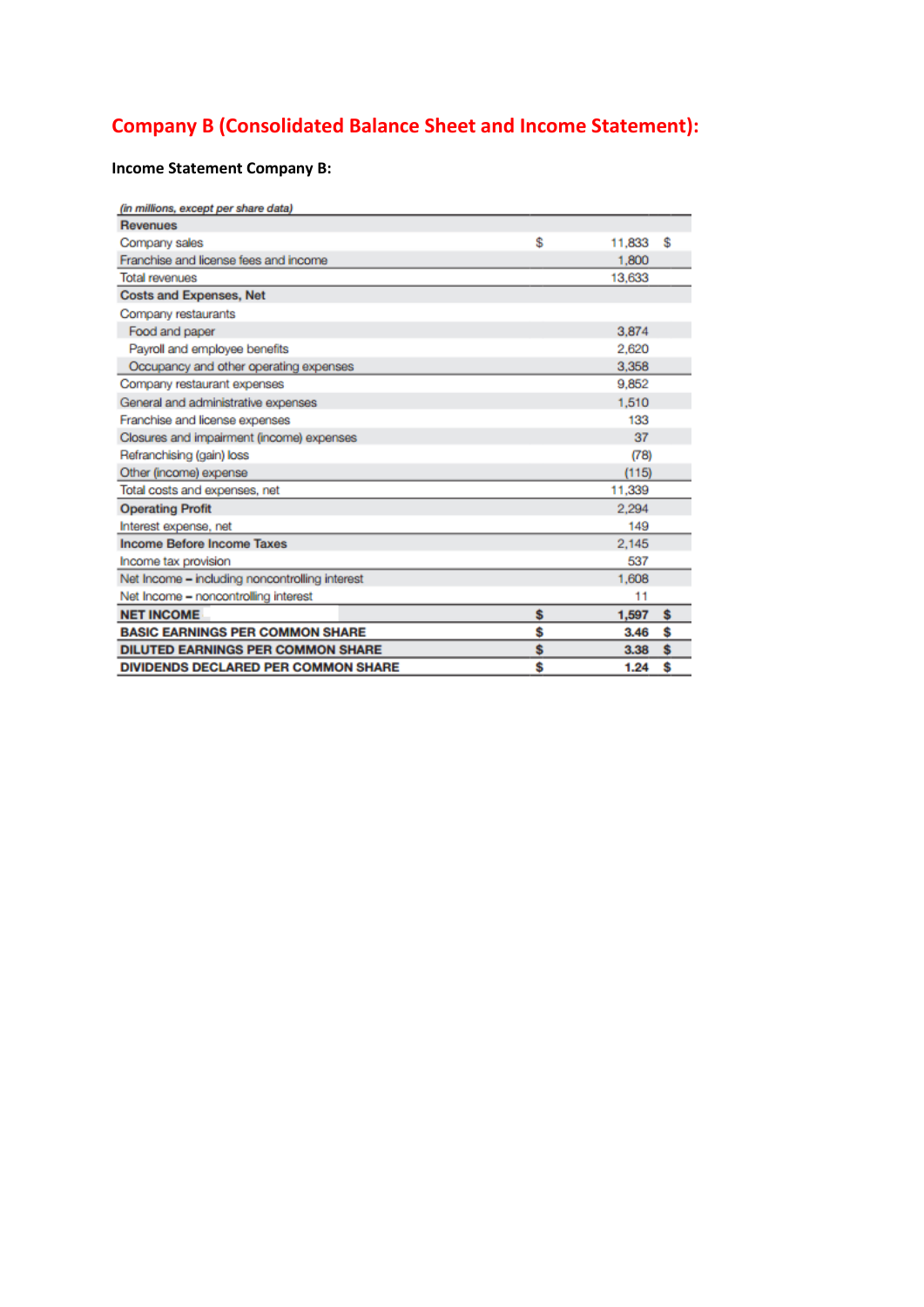### **Balance Sheet Company B:**

| (in millions)                                                                                                         |   |       |    |
|-----------------------------------------------------------------------------------------------------------------------|---|-------|----|
| <b>ASSETS</b>                                                                                                         |   |       |    |
| <b>Current Assets</b>                                                                                                 |   |       |    |
| Cash and cash equivalents                                                                                             | s | 776   | S. |
| Accounts and notes receivable, net                                                                                    |   | 301   |    |
| Inventories                                                                                                           |   | 313   |    |
| Prepaid expenses and other current assets                                                                             |   | 272   |    |
| Deferred income taxes                                                                                                 |   | 111   |    |
| Advertising cooperative assets, restricted                                                                            |   | 136   |    |
| <b>Total Current Assets</b>                                                                                           |   | 1,909 |    |
| Property, plant and equipment, net                                                                                    |   | 4.250 |    |
| Goodwill                                                                                                              |   | 1,034 |    |
| Intangible assets, net                                                                                                |   | 690   |    |
| Investments in unconsolidated affiliates                                                                              |   | 72    |    |
| <b>Restricted cash</b>                                                                                                |   |       |    |
| Other assets                                                                                                          |   | 575   |    |
| Deferred income taxes                                                                                                 |   | 481   |    |
| <b>TOTAL ASSETS</b>                                                                                                   | s | 9,011 | s  |
| <b>LIABILITIES AND SHAREHOLDERS' EQUITY</b>                                                                           |   |       |    |
| <b>Current Liabilities</b>                                                                                            |   |       |    |
| Accounts payable and other current liabilities                                                                        | s | 1,945 | S  |
| Income taxes payable                                                                                                  |   | 97    |    |
| Short-term borrowings                                                                                                 |   | 10    |    |
| Advertising cooperative liabilities                                                                                   |   | 136   |    |
| <b>Total Current Liabilities</b>                                                                                      |   | 2,188 |    |
| Long-term debt                                                                                                        |   | 2,932 |    |
| Other liabilities and deferred credits                                                                                |   | 1,579 |    |
| <b>Total Liabilities</b>                                                                                              |   | 6,699 |    |
| Redeemable noncontrolling interest                                                                                    |   | 59    |    |
| <b>Shareholders' Equity</b>                                                                                           |   |       |    |
| Common Stock, no par value, 750 shares authorized; 451 shares and 460 shares issued in 2012 and 2011,<br>respectively |   |       |    |
| Retained earnings                                                                                                     |   | 2,286 |    |
| Accumulated other comprehensive income (loss)                                                                         |   | (132) |    |
| Total Shareholders' Equity -                                                                                          |   | 2,154 |    |
| Noncontrolling interests                                                                                              |   | 99    |    |
| <b>Total Shareholders' Equity</b>                                                                                     |   | 2,253 |    |
| TOTAL LIABILITIES, REDEEMABLE NONCONTROLLING INTEREST AND SHAREHOLDERS' EQUITY \$                                     |   | 9.011 | s  |